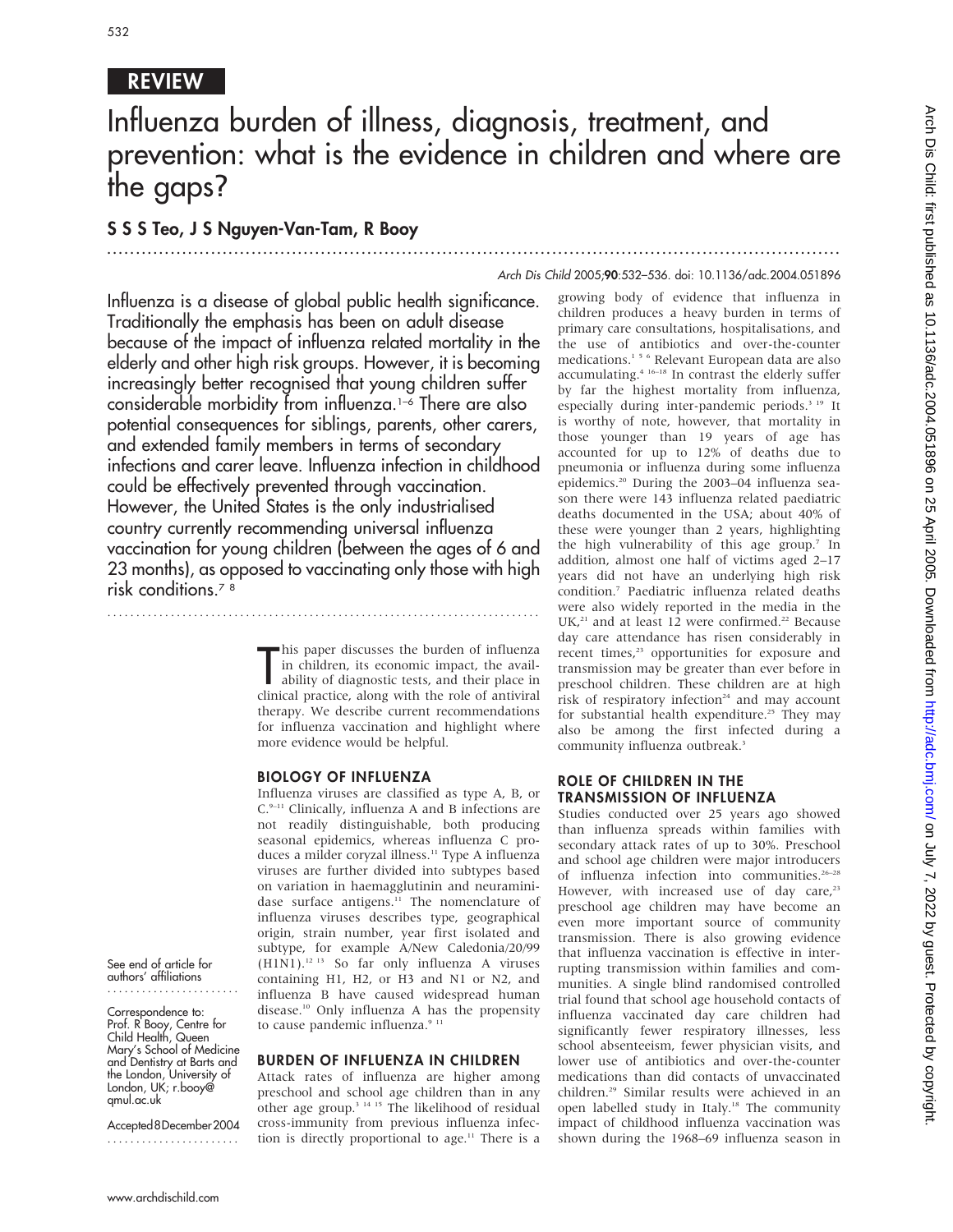Tecumseh, Michigan. A high vaccination rate among schoolchildren (about 85%) was associated with a threefold decrease in respiratory illnesses in the wider community compared with the rate in an unvaccinated community nearby.30 In addition, population based findings from Japan suggest that a statutory programme of influenza vaccination of schoolchildren (from the 1960s through to the early 1990s) led to a significant decrease in winter season pneumonia and influenza and all-cause mortality, especially in the elderly. When the programme was subsequently discontinued, winter seasonal mortality increased.<sup>31</sup> However, an increase in the elderly population may have confounded these findings.<sup>32</sup> Our understanding of the direct and indirect effects of childhood influenza vaccination should be improved. Modelling would be helpful, as would a cluster randomised double blind controlled trial among day care children and their families.<sup>33</sup> If the vaccination of day care children is shown to substantially benefit both vaccinees and their close contacts, through reducing transmission and the incidence of influenza-like illness, this could form part of the justification for universal vaccination of preschool aged children against influenza.

# ECONOMIC BURDEN OF CHILDHOOD INFLUENZA INFECTION

Influenza is associated with considerable economic costs to families, healthcare services, and society. When a child is symptomatic with influenza, costs may be incurred in terms of physician visits, medications, and parental absence from work. Transmission of influenza in the household may lead to parental time off work or parental illness that produces onward transmission in the workplace and in turn reduced productivity. Influenza vaccination of working adults and the elderly against influenza is both clinically and cost effective.<sup>34</sup> Vaccination of children is efficacious<sup>35-37</sup> and may well be cost effective.<sup>34 38</sup> No large scale randomised trial has yet evaluated the wider impact of routinely vaccinating children in terms of healthcare and other economic costs. Broadening the scope of influenza vaccination to include children would have the secondary benefit of increasing annual interpandemic usage, thereby increasing manufacturing capacity which would be needed in the event of a future pandemic.<sup>39</sup>

#### DIAGNOSTIC TESTS

Having an influenza-like illness has low specificity. Consequently specific tests performed in the laboratory are helpful. Recommended clinical samples include a nasal aspirate, nasal wash, and a nose or throat swab.<sup>40 41</sup> Direct and indirect fluorescent antibody testing (DFA and IFA) are both widely available and have high specificity, albeit with lower sensitivity. In comparison with viral culture, studies of the sensitivity of DFA for influenza A showed a median sensitivity of  $62\%$ .<sup>42</sup> The addition of polymerase chain reaction facilitates more sensitive diagnosis of influenza but requires specialised skills and is expensive. Presently it takes 1-2 days.<sup>43</sup> In contrast, rapid diagnostic, or near patient testing is clinically available and can produce a diagnosis within 30 minutes. Some kits also allow differentiation of influenza A from influenza B.40 42 Rapid tests have been evaluated in both children and adults. Again the specificity is high with varying but generally moderate sensitivity.<sup>40 42</sup> The results of rapid diagnostic tests should always be interpreted against the background of clinical symptoms, the level of influenza activity in the community (epidemiological and virological surveillance data), and the presence of any high risk conditions in the patient. The use of near-patient tests has been associated with a reduction in investigations ordered and antibiotics prescribed in the emergency department setting.44 45 They are most useful in the investigation of outbreaks of respiratory disease or guiding decisions as to whether to commence antiviral therapy,<sup>11</sup> especially in severely ill children. In the clinical setting, a positive DFA, IFA, or rapid diagnostic test will have the highest positive predictive value when influenza activity in the surrounding community is high.<sup>42</sup> However, it should be noted that a positive diagnostic test for influenza does not exclude bacterial co-infection; and influenza may predispose to serious secondary bacterial pneumonia.<sup>46 47</sup>

#### ANTIVIRAL TREATMENT

In the absence of routine vaccination in children, antiviral treatment deserves consideration both for its therapeutic effect and its impact on disease transmission. During the 2003–04 northern hemisphere influenza season the combination of a clinically significant drift variant and shortages in vaccine supply, for example in the USA<sup>48</sup> threw into sharp relief the role of antivirals. They may be useful when there is a vaccine shortage during an inter-pandemic period and are likely to be of use in the first wave of a pandemic to contain spread from initial cases, and to protect healthcare workers when vaccine is either unavailable or in extremely short supply. Antivirals for influenza include two neuraminidase inhibitors (NAIs), oseltamivir and zanamivir (inhaled drug not recommended in children  $\leq$ 12 years), and two M2 inhibitors, amantadine (not licensed in children  $<$  10 years in the UK) and rimantadine (not licensed in UK). $49$ 

The M2 inhibitors are not effective against influenza B.<sup>50 51</sup> In addition, when used for treatment and prophylaxis in the same setting they are likely to lead to the rapid emergence of resistant viruses which are transmissible person-to-person.<sup>52 53</sup> NAIs can reduce the chances of developing influenza by 70–90% in adults.<sup>54</sup> However, there is currently judged to be insufficient evidence for using an NAI for prophylaxis in children.54 When used in treatment, NAIs reduce the duration of symptoms by up to two days.42 54 55 The use of oseltamivir in children has also been associated with a reduction in the use of antibiotics,<sup>56</sup> but evidence for a reduction in hospitalisation has so far been obtained only in adults.<sup>57</sup> When used for treatment or prophylaxis, both M2 inhibitors and NAIs should be started within 48 hours after the onset of illness or exposure, respectively.42 49 50 58 59 The NAIs have a considerably better adverse event profile than the M2 inhibitors,10 50 although oseltamivir is sometimes associated with vomiting.<sup>56</sup> Guidelines have been set out by the Centers for Disease Control (CDC) in the USA and the National Institute for Clinical Excellence (NICE) in the UK (boxes 1 and 2).49 51 58 59

The cost effectiveness of antiviral therapy is less clear than for vaccination.<sup>38</sup> In addition, delivering timely treatment to a large number of children during the 8–12 week period of an influenza epidemic presents obvious logistic challenges. The problem for clinicians in deciding how best to use antivirals in the context of official guidelines is made more difficult by the lack of controlled trials of antiviral therapy in children less than 1 year old, immunocompromised children, and those with serious influenza related complications.<sup>42</sup> However there is a consensus that, during periods of known community influenza activity, antivirals should be considered for the treatment of high risk children with influenza-like illness providing treatment can be started within 48 hours of the onset of symptoms,49 and for seriously ill children in hospital.<sup>58</sup>

#### INFLUENZA VACCINES

While inactivated and cold adapted, live attenuated influenza vaccines are both regarded as safe and effective, $35\frac{36}{10}$  only inactivated vaccines are currently licensed in the UK.<sup>61</sup> Inactivated influenza vaccines comprise either split virion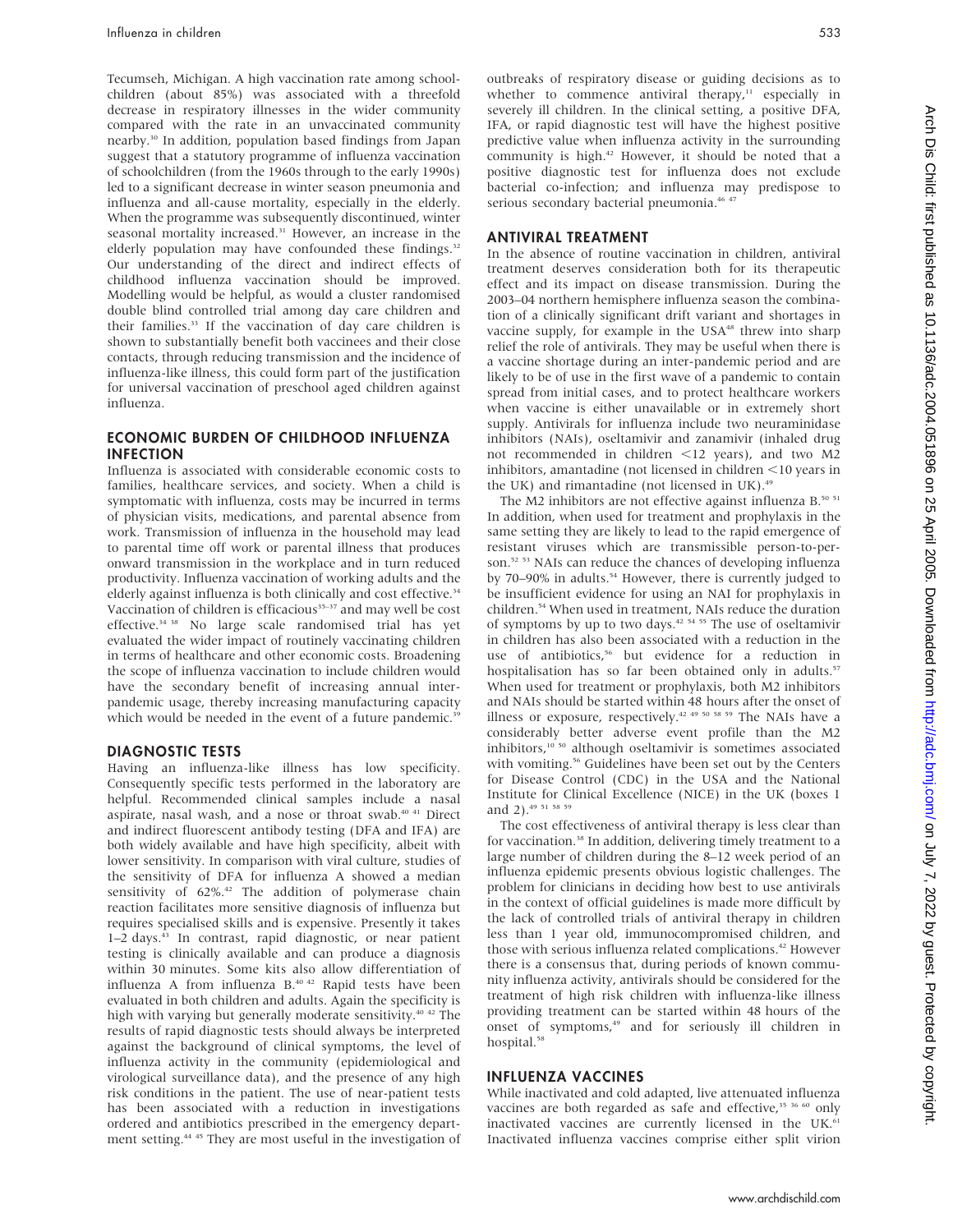# Box 1: Guidelines on the use of antivirals in the treatment of influenza

NICE: When influenza is circulating, patient is high risk, has an influenza-like illness, and can start within 48 hours of the onset of symptoms<sup>49</sup>

- Zanamivir:  $\geq 12$  years old
- Oseltamivir: child (lower age limit not specified)
- Amantadine is not recommended for treatment of influenza

CDC<sup>51</sup> 58

- Zanamivir if age  $\geq 7$  years
- Oseltamivir if age  $\geq 1$  year
- Amantadine for influenza A if age  $\geq 1$  year
- Rimantadine for influenza A in adults only

In institutions or other closed communities with many high risk individuals, should be used for treating persons who have been ill with influenza for  $<$ 48 hours

Antiviral drugs should also be considered for the treatment of:

- $\bullet$  High risk persons aged  $\geq 1$  year with influenza infection  $\langle 48$  hours after the onset of illness
- Seriously ill influenza infected hospital patients
- Family members of high risk individuals during local community influenza activity
- Low risk influenza infected individuals if adequate antiviral drug supplies

(virus particles disrupted by detergent treatment), subunit (haemagglutinin and neuraminidase surface antigens), or virosomal (surface antigens combined with phospholipids to produce virosomes) formulations.<sup>12 62-64</sup> There is no established preference as to which type should be administered in children, although thiomersal-free formulations are clearly desirable.<sup>7 62</sup> Meta-analysis has shown that the inactivated and live vaccines are of comparable efficacy in children,<sup>37</sup> although, if anything, the inactivated is slightly better. Despite evidence of safety from clinical trials, some experts have expressed theoretical concerns that the live intranasal vaccine could genetically reassort in the presence of coinfection to a more virulent strain.<sup>37</sup> The efficacy of influenza immunisation depends on a number of factors including the age of the vaccinee and the antigenic match between vaccine and circulating strains.<sup>35</sup> Achieving the latter is not always a straightforward process. For example, the circulating influenza A(H3N2) strain in the winter of 2003–04 was an A/ Fujian/411/2002/like drift variant,<sup>65</sup> but it could not be grown readily in embryonated eggs in time to use as a seed virus in vaccine manufacture.<sup>13</sup> Since virological studies had shown that the Fujian-like strain was antigenically related to A/ Panama/2007/99,<sup>66</sup> which was widely used in the 2002-03 northern hemisphere season, the latter was used again in 2003–04, even though it was not regarded as an ideal match. For the southern hemisphere winter of 2004 a Fujian-like drift variant was developed,<sup>13</sup> and this has also been incorporated into the northern hemisphere 2004–05 winter vaccine (H1N1: A/New Caldedonia/20/99-like; H3N2: A/ Fujian/411/2002-like; influenza B: B/Shanghai/361/2002 like $)$ . $67$ 

# Box 2: Guidelines for the use of antivirals for prophylaxis against influenza

NICE: When influenza is circulating, patient is high risk, has an influenza-like illness, and can start within 48 hours of the onset of symptoms<sup>59</sup>

Oseltamivir:

- Age  $\geq 13$  years, and
- Exposed to an individual with an influenza-like illness, and
- Either (a) Not effectively protected by vaccination, that is
	- Not vaccinated, or
	- Vaccination yet to take effect, or
	- Vaccine strain not well matched to the circulating strain

or (b) Lives in residential care, regardless of vaccination status

Amantadine not recommended for prophylaxis

CDC<sup>51</sup> 58

- Oseltamivir: if patient  $\geq 13$  years
- Zanamivir not approved for prophylaxis
- Amantadine and rimantadine approved for prophylaxis of influenza A if age  $\geq 1$  year

These should be used for outbreaks in institutions or other closed communities with many high risk individuals for prophylaxis for both residents/patients and unvaccinated employees who are contacts during the outbreak.

Antiviral chemoprophylaxis should also be considered for:

- $\bullet$  High risk persons  $\geq 1$  year of age during outbreaks in closed communities or even in the wider community
- **•** Unvaccinated healthcare workers in close contact with influenza infected patients
- Seriously ill influenza infected hospital patients
- N Family members of high risk individuals during local community influenza activity
- Low risk influenza infected individuals if adequate antiviral supplies

# RECOMMENDATIONS FOR USE OF INFLUENZA VACCINES

When children who have not been previously exposed to influenza receive the influenza vaccine for the first time, they are immunologically naïve and immunogenicity is suboptimal. This mainly holds true for young children and is the reason why children under 13 years who are being vaccinated for the first time should receive two doses separated by 4– 6 weeks.68 Annual influenza vaccination is recommended for certain risk groups in many countries of the world, for example by the Advisory Committee on Immunization Practices (ACIP) in the USA and the Department of Health in the UK. These recommendations include persons aged 65 years and over, persons with chronic conditions of the lungs, heart, or kidneys, diabetes mellitus, immunosuppression, and anyone living in long term residential accommodation. Children with high risk conditions are included,<sup>7 62</sup> but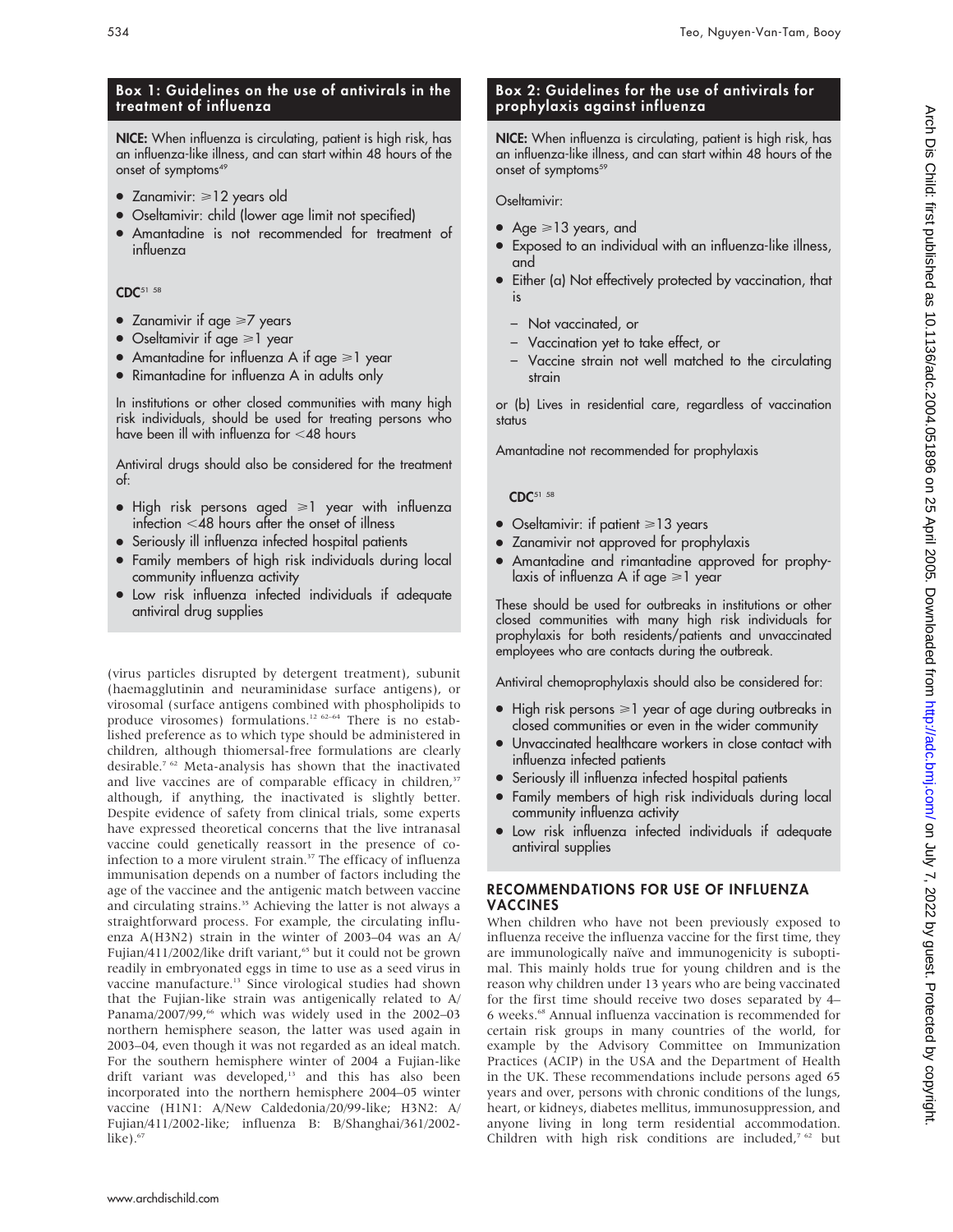uptake is poor, especially where physicians do not proactively recommend the injection.<sup>69</sup> With effect from autumn 2002, annual influenza immunisation for children in the USA between 6 and 23 months of age was ''encouraged when feasible" by ACIP.<sup>11</sup> This advice was recently upgraded for the 2004–05 winter season to a full ACIP recommendation.<sup>7</sup> In contrast, healthy European children and their household contacts are not currently recommended for immunisation,<sup>70</sup> although the subject is under investigation in some countries. More needs to be known about likely parental acceptance of annual influenza vaccination for children in Europe if policy were to change.

### **CONCLUSION**

Children suffer substantial morbidity from influenza. However, most of the evidence is from the USA and more needs to be understood regarding the burden of disease in European countries and elsewhere in the world. Rapid diagnostic tests may be useful in detecting outbreaks or when deciding to whether to start antiviral drugs in high risk patients. During known periods of community influenza activity, antiviral therapy should be given to high risk children suffering an influenza-like illness, within 48 hours of the onset of symptoms, even without laboratory confirmation, and should be considered in any child who is seriously ill with an influenza-like illness. The inactivated vaccine is safe and effective. Universal infant influenza vaccination has been recommended in the USA but not yet elsewhere. More needs to be known about the likely parental acceptance of annual vaccination of children and stronger evidence needs to be generated for the clinical and cost effectiveness of vaccination, for children in terms of direct benefit, and indirectly regarding effects on the wider community. If so, a case might be established for other developed countries to emulate the ACIP recommendation.

#### ACKNOWLEDGEMENTS

We thank Maria Zambon, David Fedson, and David McIntosh for their thoughtful comments.

# .....................

Authors' affiliations

S S S Teo, R Booy, Centre for Child Health, Queen Mary's School of Medicine and Dentistry at Barts and the London, University of London, UK

J S Nguyen-Van-Tam, Aventis Pasteur MSD, Maidenhead, UK

Competing interests: ST and RB are in receipt of grant-in-aid from Wyeth for influenza research. At the time of preparing this manuscript, JSNVT worked for Aventis Pasteur MSD as UK Medical Director. He has subsequently moved to the Communicable Disease Surveillance Centre, Health Protection Agency, Colindale, London. The views expressed in this paper are not necessarily the views of Aventis Pasteur MSD or the Health Protection Agency.

#### **REFERENCES**

- Neuzil KM, Mellen BG, Wright PF, et al. The effect of influenza on hospitalizations, outpatient visits, and courses of antibiotics in children. N Engl J Med 2000;342:225–31.
- 2 Neuzil KM, Zhu Y, Griffin MR, et al. Burden of interpandemic influenza in children younger than 5 years: a 25-year prospective study. *J Infect Dis*<br>2002;**185**:147–52.
- 3 Nguyen-Van-Tam J. Epidemiology of influenza. In: Nicholson KG, Webster RG, Hay AJ, eds. Textbook of influenza. London: Blackwell Scientific Publications, 1998:181–206.
- 4 Ploin D, Liberas S, Thouvenot D, et al. Influenza burden in children newborn to eleven months of age in a pediatric emergency department during the peak of<br>an influenza epidemic. *Pediatr Infect Dis J* 2003;**22**:S218–22.
- 5 O'Brien MA, Uyeki TM, Shay DK, et al. Incidence of outpatient visits and hospitalizations related to influenza in infants and young children. Pediatrics 2004;113:585–93.
- 6 Izurieta HS, Thompson WW, Kramarz P, et al. Influenza and the rates of hospitalization for respiratory disease among infants and young children. N Engl J Med 2000;342:232–9.
- 7 Harper SA, Fukuda K, Uyeki TM, et al. Prevention and control of influenza: recommendations of the Advisory Committee on Immunization Practices (ACIP). MMWR Recomm Rep 2004;53:1-40.
- 8 Centers for Disease Control. Influenza vaccination recommendations: summary guide 2004–05. Available from http://www.cdc.gov/flu/ professionals/pdf/summary.pdf (accessed 19 September 2004).
- 9 Glezen WP. Influenza viruses. In: Feigin R, Cherry JD, eds. Textbook of pediatric infectious diseases. Pennsylvania: WB Saunders Company, 1998:2024–41.
- 10 Ni**cholson KG**, Wood JM, Zambon M. Influenza. *Lancet* 2003;**362**:1733–45.<br>11 **Rennels MB**, Meissner HC. Technical report: Reduction of the influenza burden in children. Pediatrics 2002;110:e80.
- 12 World Health Organisation. Influenza vaccines: WHO position paper. Weekly epidemiological record. 12 July 2002;77: 229–40, Available from http://www.who.int/docstore/wer/pdf/2002/wer7728.pdf (accessed 9 June 2004).
- 13 World Health Organisation. Recommendations for influenza vaccine composition. Available from http://www.who.int/csr/disease/influenza/ vaccinerecommendations1/en/print.html (accessed 27 January 2004). 14 Munoz FM. Influenza virus infection in infancy and early childhood. Paediatr
- Respir Rev 2003;4:99–104.
- 15 Glezen WP, Couch RB. Interpandemic influenza in the Houston area, 1974– 76. N Engl J Med 1978;298:587-92.
- 16 Nicholson KG, McNally T, Silverman M, et al. Influenza-related hospitalizations among young children in Leicestershire. Pediatr Infect Dis J 2003;22:S228–30.
- 17 Laundy M, Ajayi-Obe E, Hawrami K, et al. Influenza A community-acquired pneumonia in East London infants and young children. Pediatr Infect Dis J 2003;22:S223–7.
- 18 Principi N, Esposito S, Marchisio P, et al. Socioeconomic impact of influenza on healthy children and their families. Pediatr Infect Dis J 2003;22:S207–10.
- 19 Thompson WW, Shay DK, Weintraub E, et al. Mortality associated with influenza and respiratory syncytial virus in the United States. JAMA 2003;289:179–86.
- 20 Glezen WP, Payne AA, Snyder DN, et al. Mortality and influenza. J Infect Dis 1982;146:313–21.
- 21 Boseley S. New strain of Asian flu kills four children. The Guardian. Available from http://www.guardian.co.uk/uk\_news/story/ 0%2C3604%2C1080426,00.html (accessed 9 January 2004).
- 22 Health Protection Agency. Influenza in the United Kingdom. C13. Available from http://www.hpa.org.uk/cdr/PDFfiles/2003/cdr4903.pdf (accessed 7 September 2004).
- 23 Summerfield C, Babb P. Social trends. Office of National Statistics. No. 33.
- London: The Stationary Office, 2003.<br>24 **Nafstad P**, Hagen JA, Oie L, *et al.* Day care centers and respiratory health.<br>Pediatrics 1999;**103**:753–8.
- 25 Silverstein M, Sales AE, Koepsell TD. Health care utilization and expenditures associated with child care attendance: a nationally representative sample. Pediatrics 2003;111:e371–5.
- 26 **Hall CE**, Cooney MK, Fox JP. The Seattle virus watch. IV. Comparative<br>epidemiologic observations of infections with influenza A and B viruses,<br>1965–1969, in families with young children. A*m J Epidemiol* 1973;98:365–80.
- 27 Fox JP, Cooney MK, Hall CE, et al. Influenzavirus infections in Seattle families, 1975–1979. II. Pattern of infection in invaded households and relation of age and prior antibody to occurrence of infection and related illness. Am J Epidemiol 1982;116:228–42.
- 28 Jordan WS Jr, Denny FW Jr, Badger GF, et al. study of illness in a group of Cleveland families. XVII. The occurrence of Asian influenza. Am J Hyg 1958;68:190–212.
- 29 Hurwitz ES, Haber M, Chang A, et al. Effectiveness of influenza vaccination of day care children in reducing influenza-related morbidity among household contacts. JAMA 2000;284:1677–82.
- 30 Monto AS, Davenport FM, Napier JA, et al. Modification of an outbreak of influenza in Tecumseh, Michigan by vaccination of schoolchildren. J Infect Dis 1970;122:16–25.
- 31 **Reichert TA**, Sugaya N, Fedson DS, *et al.* The Japanese experience with vaccinating schoolchildren against influenza. N *Engl J Med* 2001;344:889–96.
- 32 Fukuda K, Thompson WW, Cox N. Vaccinating Japanese schoolchildren against influenza. N Engl J Med 2001;344:1946-7
- 33 Longini IM Jr, Koopman JS, Haber M, et al. Statistical inference for infectious diseases. Risk-specific household and community transmission parameters. Am J Epidemiol 1988;128:845–59.
- 34 Nichol KL. The efficacy, effectiveness and cost-effectiveness of inactivated influenza virus vaccines. Vaccine 2003;21:1769–75.
- 35 Neuzil KM, Dupont WD, Wright PF, et al. Efficacy of inactivated and cold-adapted vaccines against influenza A infection, 1985 to 1990: the pediatric experience. Pediatr Infect Dis J 2001;20:733–40.
- 36 Belshe RB, Mendelman PM, Treanor J, et al. The efficacy of live attenuated, cold-adapted, trivalent, intranasal influenzavirus vaccine in children. N Engl J Med 1998;338:1405–12.
- 37 Beyer WE, Palache AM, de Jong JC, et al. Cold-adapted live influenza vaccine versus inactivated vaccine: systemic vaccine reactions, local and systemic antibody response, and vaccine efficacy. A meta-analysis. *Vaccine*<br>2002;**20**:1340–53.
- 38 Turner D, Wailoo A, Nicholson K, et al. Systematic review and economic decision modelling for the prevention and treatment of influenza A and B. Health Technol Assess 2003;7:iii–xiii,1.
- 39 World Health Organisation. WHO consultation on priority public health interventions before and during an influenza pandemic. Available from